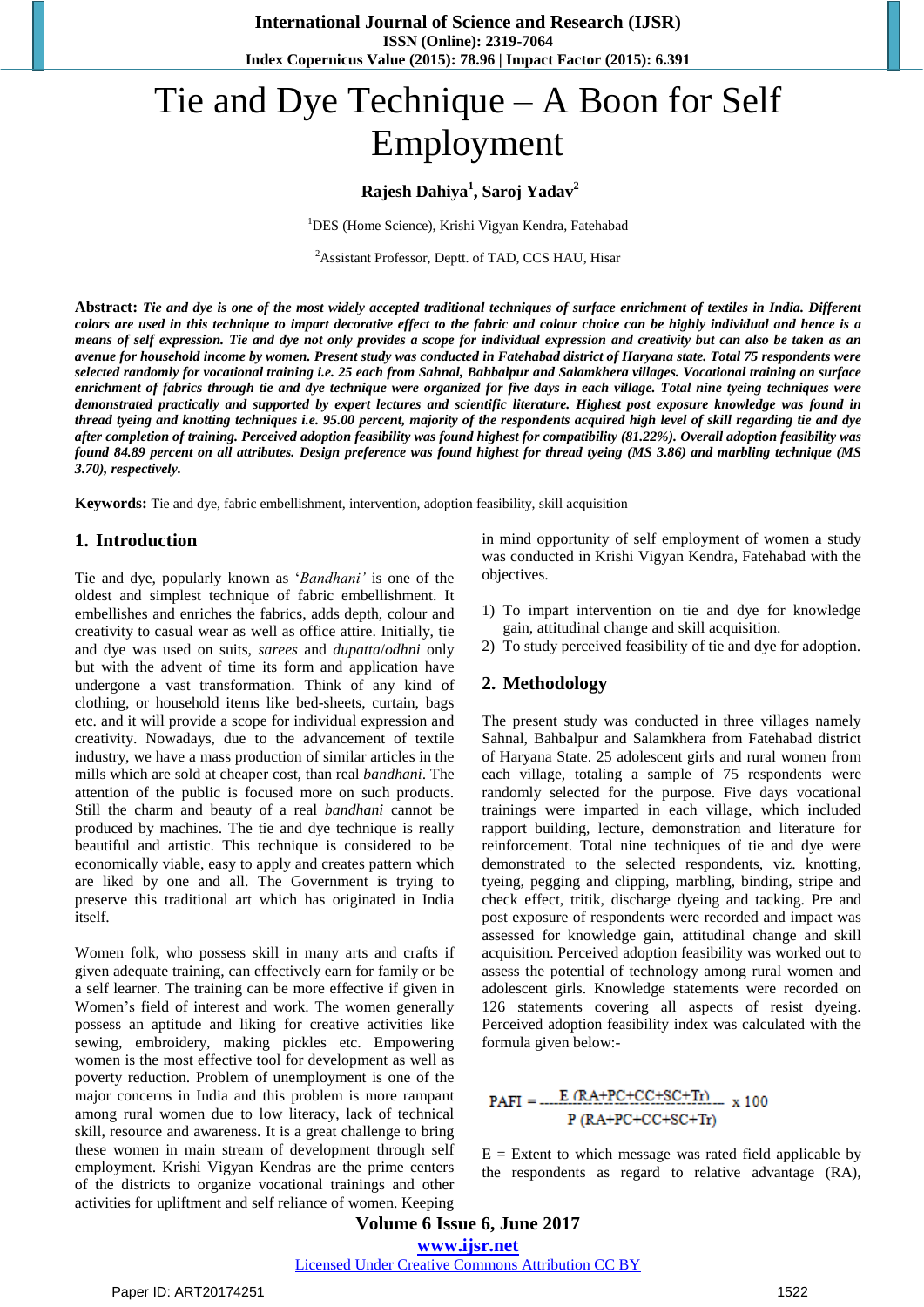physical compatibility (PC), cultural compatibility (CC), simplicity complexity (SC) and triability (Tr)

P = Medium limit to which message was rated field applicable as regard to relative advantage (RA), physical compatibility (PC), cultural compatibility (CC), simplicity complexity (SC) and triability (Tr)

#### **3. Results and Discussion**

**Knowledge Level of the Respondents regarding Resist Dyeing:** Knowledge inventory on resist dyeing insisted of 126 questions covering 15 aspects covering total eight techniques of dyeing. The knowledge items were categorized under four major categories viz. general awareness, pre-dyeing stage, processing or dyeing stage and precaution or instructions for beginners. Knowledge was assessed at pre and post stage of training to have an insight into knowledge acquisition.

**Table 1:** Pre and Post Exposure Knowledge of Respondents regarding Tie and Dye, n=75

| $10, \frac{3}{2}$ and $\frac{1}{2}$ in the $\frac{1}{2}$ of $\frac{1}{2}$ is $\frac{1}{2}$ |                                   |               |               |  |  |  |  |
|--------------------------------------------------------------------------------------------|-----------------------------------|---------------|---------------|--|--|--|--|
| S. No.                                                                                     | <b>Knowledge Statements</b>       | Pre-exposure  | Post-exposure |  |  |  |  |
|                                                                                            |                                   | Knowledge     | knowledge     |  |  |  |  |
|                                                                                            |                                   | $M.S.$ $(\%)$ | $M.S.$ $(\%)$ |  |  |  |  |
| 1.                                                                                         | General awareness (5)             | 1.2(22.80)    | 4.82(87.20)   |  |  |  |  |
| 2.                                                                                         | Name of material required         | 0.16(8.70)    | 9.2(75.25)    |  |  |  |  |
|                                                                                            | (10)                              |               |               |  |  |  |  |
| 3.                                                                                         | Fabric suitable for dyeing (7)    | 0.10(1.15)    | 0.6(69.50)    |  |  |  |  |
| 4.                                                                                         | Preparation before dyeing (5)     | 0.12(0)       | 42(72.0)      |  |  |  |  |
| 5.                                                                                         | Procedure of dyeing               | 0(0)          | 11.2(85.0)    |  |  |  |  |
| 6.                                                                                         | Color fixing $(6)$                | 0(0)          | 5.29(72.0)    |  |  |  |  |
| 7.                                                                                         | Name of resist dyeing             | 0(0)          | 7.06(82.0)    |  |  |  |  |
|                                                                                            | technique (8)                     |               |               |  |  |  |  |
| 8.                                                                                         | $(i)$ Knotting method $(6)$       | 0(0)          | 5.27(95.0)    |  |  |  |  |
|                                                                                            | $(ii)$ Thread tyeing $(6)$        | 0(0)          | 5.27(95.0)    |  |  |  |  |
|                                                                                            | $(iii)$ Marbling $(6)$            | 0(0)          | 5.92(87.5)    |  |  |  |  |
|                                                                                            | $(iv)$ Pegging and clipping $(6)$ | 0(0)          | 5.43(82.25)   |  |  |  |  |
|                                                                                            | $(v)$ Binding $(10)$              | (1.50)        | 8.76(89.25)   |  |  |  |  |
|                                                                                            | (vi) Strip and check effect (8)   | 0(0)          | 7.07(72.50)   |  |  |  |  |
|                                                                                            | $(vii)$ Tritik $(16)$             | 0(0)          | 13.23(82.50)  |  |  |  |  |
|                                                                                            | (viii) Discharge dyeing (9)       | 0(0)          | 6.8(72.5)     |  |  |  |  |
|                                                                                            | $(ix)$ Tacking $(6)$              | 0(0)          | 5.2(72.5)     |  |  |  |  |
| 9.                                                                                         | Precaution in dyeing (12)         | (1.15)        | 10.28(90.81)  |  |  |  |  |

Table 1 depicts the knowledge of respondents at pre and post exposure stage. It can be observed from table that existing knowledge of respondents regarding resist dyeing was quite low as it ranged between 0.00 to 22.80 percent. However, at post training stage knowledge gain was observed between 69.50 to 95.0 percent. It clearly indicates that training and demonstration on resist dyeing succeeded in enhancing knowledge of respondents regarding all aspects of resist dyeing. This trend shows that women and adolescent girls were keen to learn all procedural steps. The results are in line with those earlier reported by Yadav (2008), Kumari (2009) and Dahiya and Yadav (2015).

**Table 2:** Skill Acquisition of Respondents regarding Tie and

| Dye, $n=75$ |                   |              |       |               |                                           |  |  |
|-------------|-------------------|--------------|-------|---------------|-------------------------------------------|--|--|
| S.          | Level of Skill    | Pre-exposure |       | Post-exposure |                                           |  |  |
| No.         |                   |              |       |               | Frequency Percentage Frequency Percentage |  |  |
|             | Low $(0-27)$      | 73           | 97.33 | 08            | 10.66                                     |  |  |
|             | 2. Medium (28-55) | 02           | 02.73 | 07            | 09.33                                     |  |  |
| 3.          | High (56-80)      |              |       | 60            | 80.00                                     |  |  |

Techniques: Knotting; Pegging and clipping; Tritlic; Thread tyeing; Binding; Discharge technique; Marbelling; Stripe and check effect; Tacking method



**Figure 1:** Pre and Post Exposure Skill Acquisition

Skill acquisition of the respondents was calculated after they were assigned to make samples of each design after completion of vocational training programme. Total nine techniques of tie and dye were assigned to them. These were knotting (6 steps); tyeing (8), marbling (6); pegging and clipping (6); binding (15); stripe and check effect (8); tritik (16); discharge dyeing (9) and tacking technique covering 6 steps. It is observed from Table 2 that the 97.33 percent respondents had low level of skills, regarding tie and dye techniques and only 2.73 percent had medium level of skill. However, after completion of intervention maximum number of respondents (80.00%) acquired high level of skill and could succeed in handling of all tie and dye techniques by preparing samples. Only 10.66 percent respondents had low level of skills. This might be due to the fact that illiterate women need repeated exposures regarding some difficult techniques of dyeing like tritik and discharge methods. Some of the respondents i.e.9.33 percent had medium level of skill regarding resist dyeing. The results are in line with Yadav *et al.,* (2008) and Dahiya and Yadav (2015).

# **Perceived Feasibility of Tie and Dye**

Tie and dye was considered to be highly feasible activity by respondents covered under study as AFI index was found 84.89 percent. All four parameters attributed highly feasible. However, highest AFI was found for compatibility 81.22 percent followed by practicability 80.73 percent and relative advantage 76.24 percent, respectively. Mean score values indicated the responses regarding different sub attribute. It can be observed from table that although resist dyeing has consistency of use (M.S. 2.86) and monetary benefit (M.S. 2.84). Women were of the view that it is beneficial activity, use potential is high with low cost yet it is time consuming activity showing low mean score of 1.77 respectively. In spite of advantageous it takes time to dye a single colour fabric manually. Compatibility shows that it is highly feasible at village situation. They felt the technology as need based, suited to their existing culture and cultural compatibility (M.S. 2.93) followed by relational (M.S.2.86) and physical compatibility (M.S.2.46), respectively.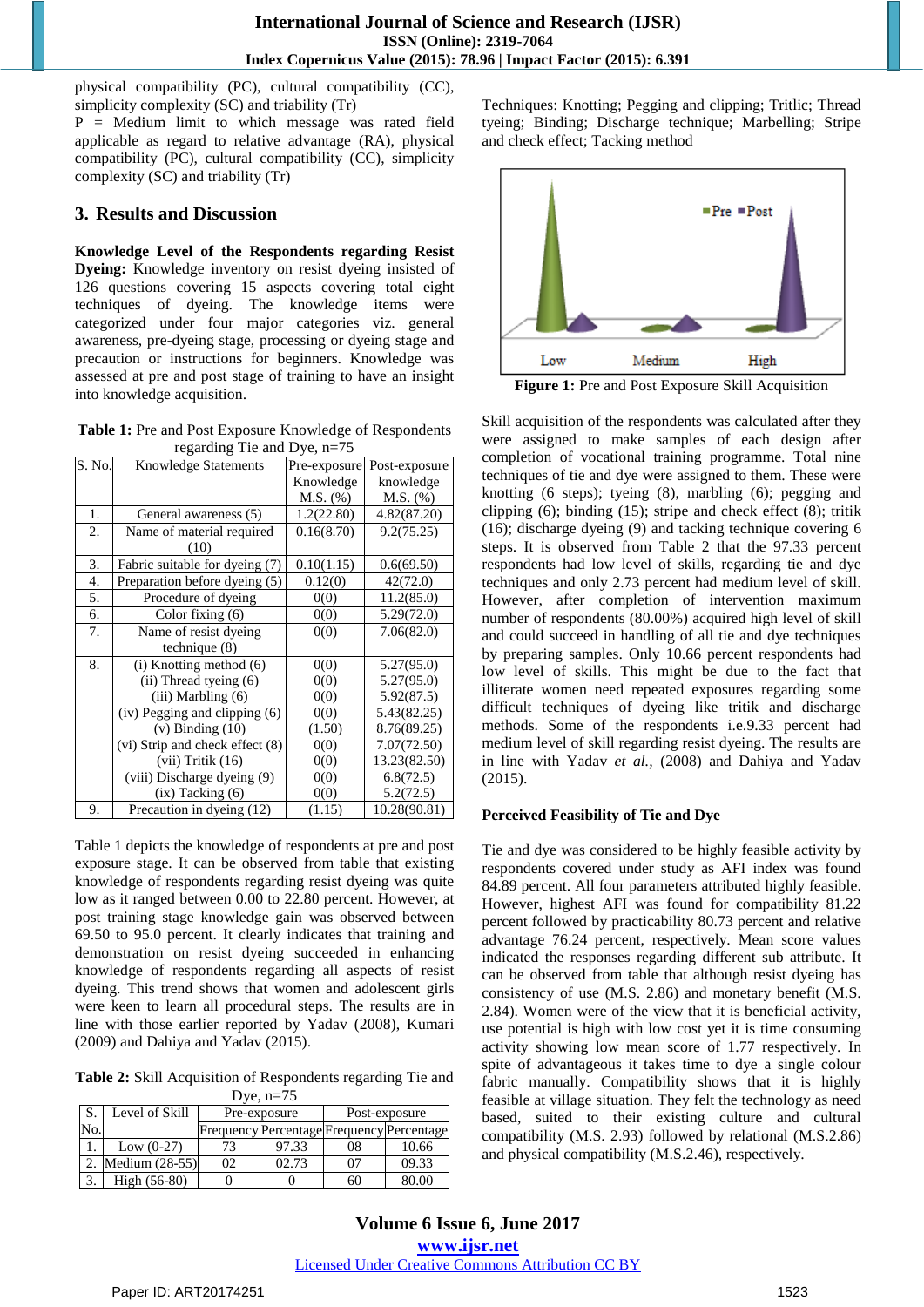#### **International Journal of Science and Research (IJSR) ISSN (Online): 2319-7064 Index Copernicus Value (2015): 78.96 | Impact Factor (2015): 6.391**

|                           | <b>There</b> is a created the phon I canonity of the and $D_f c$ recommences, $n-r$<br><b>Response Categories</b> |               |                | <b>Mean Scores</b> | AFI $(% )$ |
|---------------------------|-------------------------------------------------------------------------------------------------------------------|---------------|----------------|--------------------|------------|
|                           | <b>Strongly Agree</b>                                                                                             | Agree         | Disagree $(1)$ |                    |            |
|                           | (3)                                                                                                               | (2)           |                |                    |            |
| 1. Relative Advantage     |                                                                                                                   |               |                |                    |            |
| Low initial cost          | 50(150)                                                                                                           | 05(10)        | 20(180)        | 2.4                | 80.00      |
| Monetary benefit          | 68(204)                                                                                                           | 02(04)        | 05(213)        | 2.84               | 94.66      |
| Consistency of use        | 65(195)                                                                                                           | 10(20)        | 0(215)         | 2.86               | 95.55      |
| Time saving               | 28(84)                                                                                                            | 02(04)        | 45(133)        | 1.77               | 59.11      |
| Multiple use potential    | 58(174)                                                                                                           | 02(04)        | 15(193)        | 2.57               | 85.78      |
|                           |                                                                                                                   | 76.24         |                |                    |            |
| 2. Compatibility          |                                                                                                                   |               |                |                    |            |
| Cultural compatibility    | 70(210)                                                                                                           | 05(10)        | 0(220)         | 2.93               | 97.78      |
| Physical compatibility    | 50(150)                                                                                                           | 10(20)        | 15(185)        | 2.48               | 82.22      |
| Situational compatibility | 40(120)                                                                                                           | 10(20)        | 25(165)        | 2.20               | 70.33      |
| Social compatibility      | 65(195)                                                                                                           | 05(10)        | 05(210)        | 2.80               | 95.45      |
| Relational compatibility  | 60(180)                                                                                                           | 10(20)        | 15(215)        | 2.86               | 95.56      |
|                           |                                                                                                                   | 81.22         |                |                    |            |
| 3. Simplicity Complexity  |                                                                                                                   |               |                |                    |            |
| Cognitive simplicity      | 61(183)                                                                                                           | 09(18)        | 15             | 2.88               | 96.00      |
| Application simplicity    | 62(186)                                                                                                           | 10(20)        | 03             | 2.78               | 92.89      |
| Resource simplicity       | 63(189)                                                                                                           | 05(10)        | 07             | 2.74               | 91.56      |
| Reversibility             | 21(63)                                                                                                            | 25(50)        | 29             | 1.89               | 63.11      |
| Increase in efficiency    | 22(66)                                                                                                            | 10(20)        | 43             | 1.72               | 57.33      |
| 73.63                     |                                                                                                                   |               |                |                    |            |
| 4. Practicability         |                                                                                                                   |               |                |                    |            |
| Communicability           | 50(150)                                                                                                           | 25(50)        | $\theta$       | 2.66               | 88.89      |
| Visibility of results     | 70(210)                                                                                                           | 05(10)        | $\Omega$       | 2.93               | 97.78      |
| Demonstrability           | 68(204)                                                                                                           | 02(4)         | 05             | 2.84               | 94.67      |
| Triability                | 65(205)                                                                                                           | 02(4)         | 08             | 2.89               | 96.44      |
| Provision of modification | 21(63)                                                                                                            | 22(44)        | 32             | 1.85               | 61.78      |
|                           |                                                                                                                   | 80.73         |                |                    |            |
|                           |                                                                                                                   | $AFI = 84.89$ |                |                    |            |

**Table 3:** Perceived Adoption Feasibility of Tie and Dye Techniques,  $n=75$ 

AFI = Adoption Feasibility Index

As far as depth analysis of simplicity complexity attribute highest mean score was assigned to cognitive simplicity 2.88 and application simplicity 2.78. However, mean score for increase in efficiency was found low i.e. 1.72 because it is time consuming operation and whole process is manual.

(M.S. 2.89) as the technique produce visible results and also triable. Respondents found all designs attractive and need based by practical hands and skill acquisition. Same results were reported by Yadav *et al.* (2008) and Sharma and sharma (2006) who also suggested tie and dye as fabric enrichment technique at low cost.

Regarding practicability attribute highest feasible attribute was observed visibility of results (M.S.2.93) and triability

**Table 4:** Preferential choice of respondents regarding techniques of tie and dye

| S.N. | Techniques            |         |        | Most Preferred (4) Preferred (3) Somewhat Preferred (2) Not Preferred (1) Total Score Mean Score |    |     |      | Ranks       |
|------|-----------------------|---------|--------|--------------------------------------------------------------------------------------------------|----|-----|------|-------------|
| 1.   | Knotting              | 25(100) | 30(90) | 15(30)                                                                                           | 05 | 225 | 3.0  | IV          |
|      | Thread tyeing         | 65(260) | 10(30) | 0(0)                                                                                             |    | 290 | 3.86 |             |
| 3.   | Marbling              | 60(240) | 08(24) | 07(14)                                                                                           |    | 278 | 3.70 | П           |
| 4.   | Pegging $&$ clipping  | 30(120) | 10(30) | 15(30)                                                                                           | 20 | 200 | 2.66 | VII         |
|      | Binding               | 25(100) | 5(15)  | 43(86)                                                                                           | 02 | 203 | 2.70 | VI          |
|      | Stripe & check effect | 45(180) | 5(15)  | 23(46)                                                                                           | 02 | 243 | 3.24 |             |
|      | Tritik                | 22(88)  | 30(90) | 18(76)                                                                                           | 05 | 259 | 3.45 | Ш           |
| 8.   | Discharge technique   | 21(84)  | 5(15)  | 29(58)                                                                                           | 10 | 167 | 2.22 | <b>VIII</b> |
| 9.   | Tacking               | 15(60)  | 5(15)  | 20(40)                                                                                           | 35 | 150 | 2.00 | IX          |

Preferential choice of the respondents regarding all nine techniques was observed after completion of intervention programme on a four point continuum. It is evident from Table 4 that tyeing technique was ranked  $1<sup>st</sup>$  (M.S. 3.86) by the respondents. Marbling got  $2<sup>nd</sup>$  rank (M.S. 3.70) followed by tritik technique (M.S. 3.45). However, resist dyeing designs are attractive, unique and colourful with traditional look, so all the respondents liked them very much on cotton fabric so even the lowest mean score was found 2.0 which ranged at medium level. All techniques can be used on household items and clothing like suits, *dupattas* and *sarees*.

#### **4. Conclusion**

Empowering women is the most effective tool for development as well as poverty eradication. Problem of unemployment is one of the major concerns in India and this problem is more rampant among rural women due to low literacy, lack of technical skill, resources and awareness.